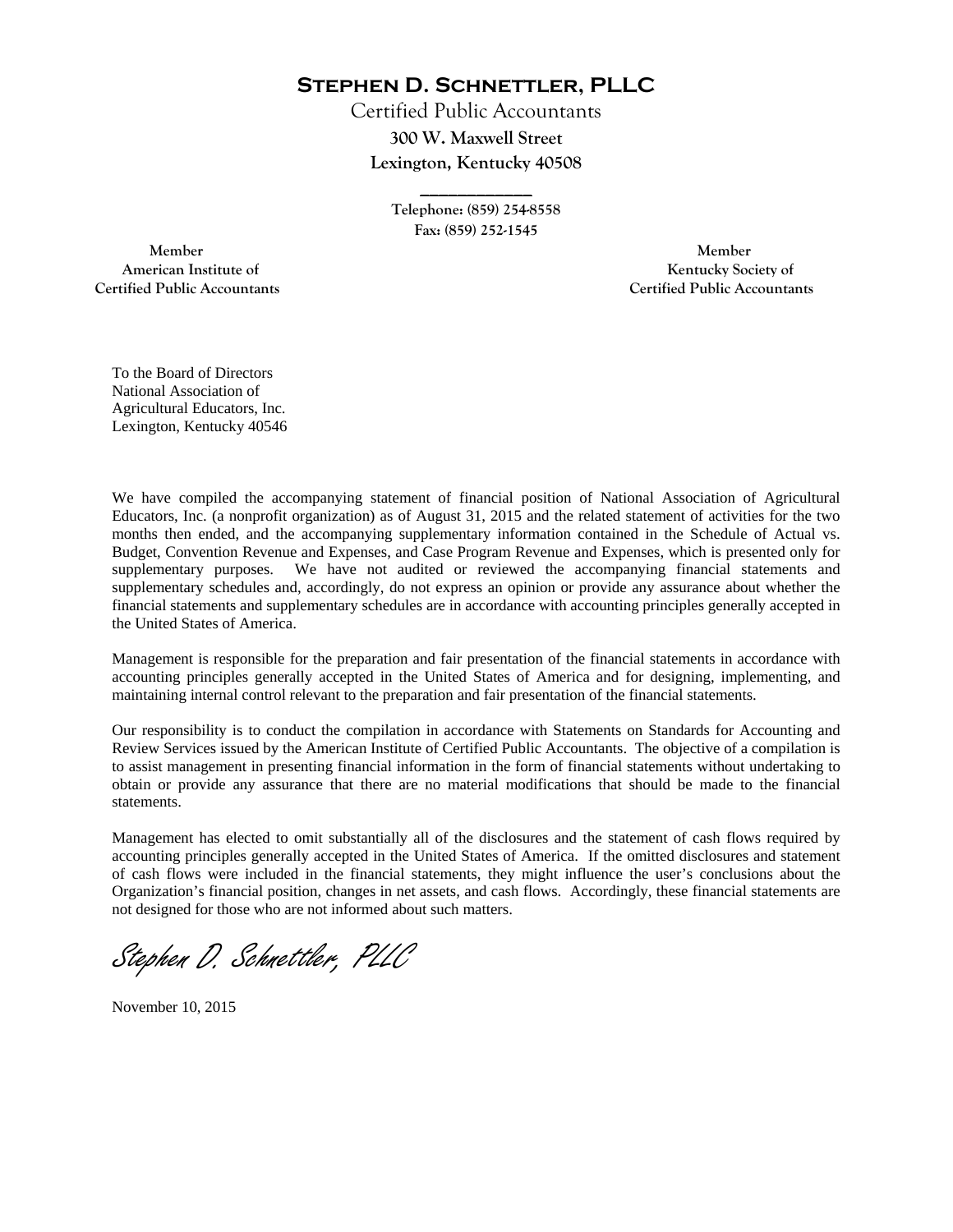# NATIONAL ASSOCIATION OF AGRICULTURAL EDUCATORS, INC. **Statement of Financial Position** August 31, 2015

| <b>ASSETS</b>                         |                 |
|---------------------------------------|-----------------|
| Cash on deposit                       | \$<br>145,788   |
| Investments - operating fund          | 583,603         |
| Investments - life membership fund    | 203,231         |
| Investments - reserve fund            | 2,723           |
| Accounts receivable                   | 654,221         |
| Inventory                             | 5,000           |
| Prepaid expenses                      | 75,274          |
| Property and equipment - CASE         | 646             |
| Property and equipment                | 12,024          |
| <b>TOTAL ASSETS</b>                   | 1,682,510<br>\$ |
| <b>LIABILITIES AND NET ASSETS</b>     |                 |
| <b>LIABILITIES</b>                    |                 |
| Accounts payable                      | \$<br>70,796    |
| Accrued leave payable                 | 38,485          |
| Other current liabilities             | 8,149           |
| <b>TOTAL LIABILITIES</b>              | 117,430         |
| <b>NET ASSETS</b>                     |                 |
| Unrestricted net assets:              |                 |
| Current operation                     | 687,886         |
| Board designated for special purposes | 207,445         |
| Temporarily restricted net assets     | 480             |
| <b>CASE Project</b>                   | 669,269         |
| <b>TOTAL NET ASSETS</b>               | 1,565,080       |
| TOTAL LIABILITIES AND NET ASSETS      | \$<br>1,682,510 |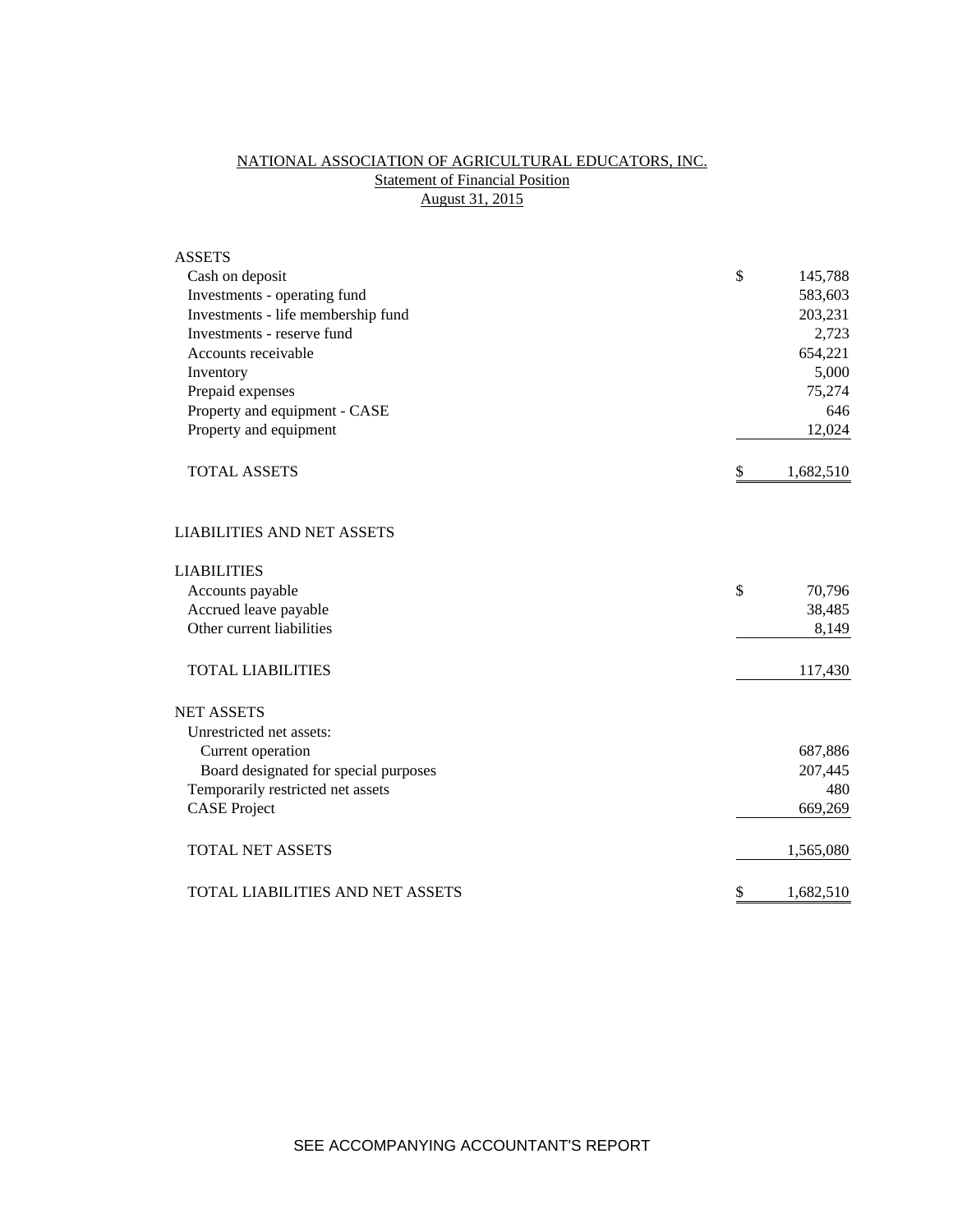### NATIONAL ASSOCIATION OF AGRICULTURAL EDUCATORS, INC. **Statement of Activities** For the Two Months ended August 31, 2015

|                                       | Unrestricted   |               |             |               |                 |  |
|---------------------------------------|----------------|---------------|-------------|---------------|-----------------|--|
|                                       | Current        | Board         | Temporarily | CASE          |                 |  |
|                                       | Operations     | Designated    | Restricted  | Project       | Total           |  |
| Revenue, Gains and Losses             |                |               |             |               |                 |  |
| Membership dues                       | \$<br>43,960   |               | \$          | \$            | \$<br>43,960    |  |
| Convention registration               |                |               |             |               |                 |  |
| Sponsorship and awards                | 5,000          |               |             |               | 5,000           |  |
| Merchandise sales                     | 1,184          |               |             |               | 1,184           |  |
| Contributions                         |                |               |             |               |                 |  |
| Management fees                       | 1              |               |             |               | $\mathbf{1}$    |  |
| Net realized and unrealized           |                |               |             |               |                 |  |
| gains (losses) on securities          | (29, 659)      |               |             |               | (29, 659)       |  |
| Interest and dividends                | 930            |               |             |               | 930             |  |
| FFA Foundation projects               | 27,625         |               |             |               | 27,625          |  |
| CASE Program income                   |                |               |             | 829,816       | 829,816         |  |
| Other income                          | 94,277         |               |             |               | 94,277          |  |
| Total Revenue, Gaines and Losses      | 143,318        |               |             | 829,816       | 973,134         |  |
| Net Assets Released from Restrictions |                |               |             |               |                 |  |
| Total Revenue, Gains and Losses       |                |               |             |               |                 |  |
| and Reclassifications                 | 143,318        |               |             | 829,816       | 973,134         |  |
| Expenses                              |                |               |             |               |                 |  |
| General expenses                      | 186,005        |               |             |               | 186,005         |  |
| FFA Foundation projects               | 19,594         |               |             |               | 19,594          |  |
| <b>CASE</b> Program expenses          | $\overline{a}$ |               |             | 391,274       | 391,274         |  |
| Convention expenses                   | 650            |               |             |               | 650             |  |
|                                       |                |               |             |               |                 |  |
| Total expenses                        | 206,249        |               |             | 391,274       | 597,523         |  |
| INCREASE (DECREASE) IN NET ASSETS     | (62, 931)      |               |             | 438,542       | 375,611         |  |
| NET ASSETS AT BEGINNING OF PERIOD     | 750,817        | 207,445       | 480         | 230,727       | 1,189,469       |  |
| NET ASSETS AT END OF PERIOD           | \$<br>687,886  | \$<br>207,445 | \$<br>480   | \$<br>669.269 | \$<br>1,565,080 |  |

SEE ACCOMPANYING ACCOUNTANT'S REPORT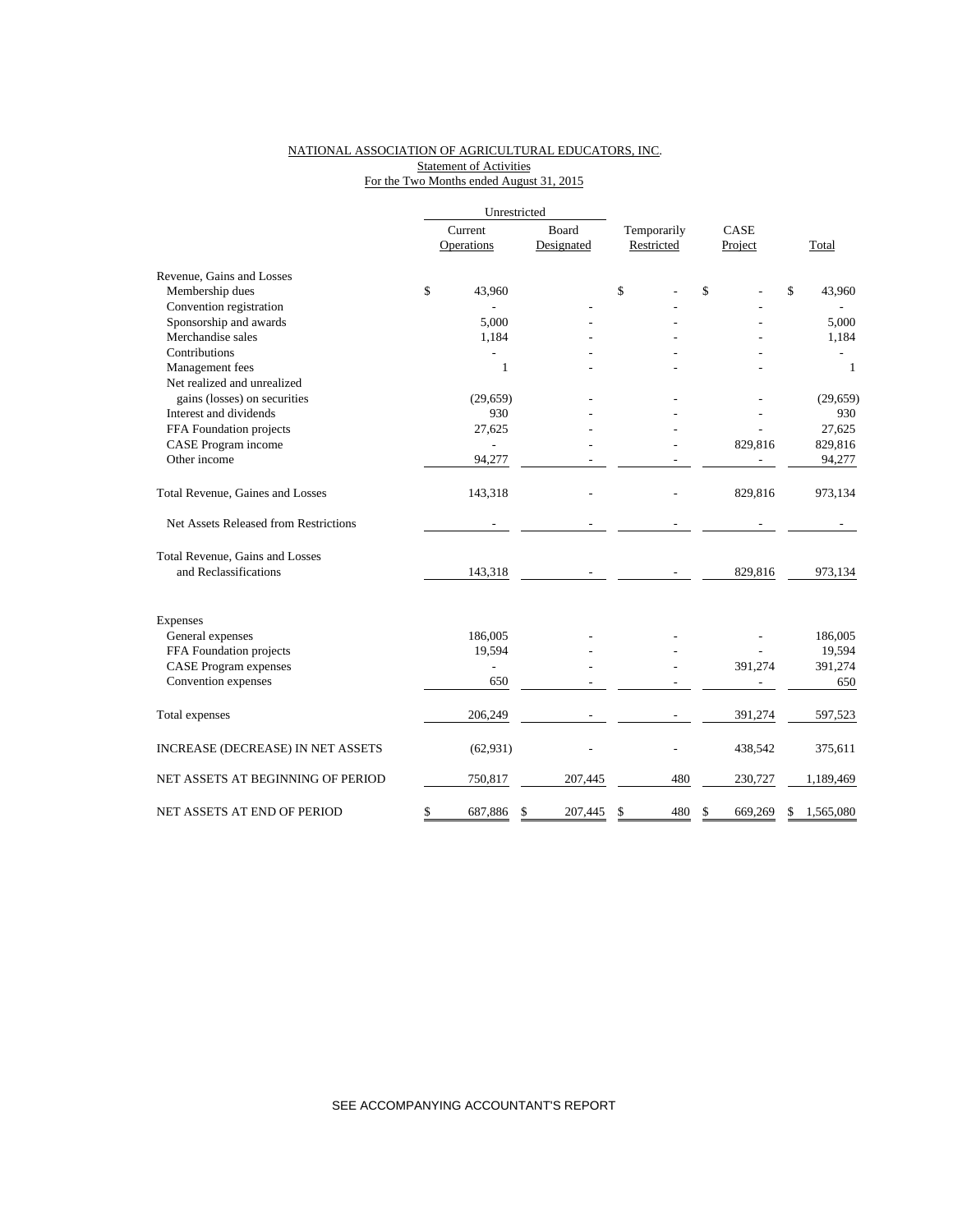## NATIONAL ASSOCIATION OF AGRICULTURAL EDUCATORS, INC. Schedule of Actual vs. Budget

| For the One and Two Months Ended August 31, 2015 |  |  |  |
|--------------------------------------------------|--|--|--|
|                                                  |  |  |  |

|                                                       | <b>MONTH</b><br><b>ACTUAL</b> | <b>MONTH</b><br><b>BUDGET</b> |               | <b>MONTH</b><br><b>\$VARIANCE</b> | YEAR TO DATE<br><b>ACTUAL</b> |              | YEAR<br><b>BUDGET</b> |              | <b>YEAR</b><br><b>\$VARIANCE</b> |
|-------------------------------------------------------|-------------------------------|-------------------------------|---------------|-----------------------------------|-------------------------------|--------------|-----------------------|--------------|----------------------------------|
| <b>REVENUE</b>                                        |                               |                               |               |                                   |                               |              |                       |              |                                  |
| Member dues                                           | \$<br>28,840 \$               | 31,938                        | $\mathcal{S}$ | $(3,098)$ \$                      | 39,460                        | $\mathbb{S}$ | 383,260               | $\mathbb{S}$ | (343,800)                        |
| Corporate membership dues                             | 2,250                         | 2,563                         |               | (313)                             | 4,500                         |              | 30,750                |              | (26, 250)                        |
| Delmar scholarships                                   | $\blacksquare$                | 625                           |               | (625)                             | $\equiv$                      |              | 7,500                 |              | (7,500)                          |
| Foundation management fees                            |                               | 7,333                         |               | (7, 333)                          | $\mathbf{1}$                  |              | 88,000                |              | (87,999)                         |
| Interest and dividends                                | 510                           | 1,833                         |               | (1, 323)                          | 930                           |              | 22,000                |              | (21,070)                         |
| Net realized and unrealized                           |                               |                               |               |                                   |                               |              |                       |              |                                  |
| gains (losses) on securities                          | (41,097)                      | ä,                            |               | (41,097)                          | (29, 659)                     |              |                       |              | (29, 659)                        |
| Merchandise sales                                     | 30                            | 833                           |               | (803)                             | 1,184                         |              | 10,000                |              | (8, 816)                         |
| Investment income, Life Fund                          |                               | 42                            |               | (42)                              | $\blacksquare$                |              | 500                   |              | (500)                            |
| Contributions, Legislative Fund                       |                               |                               |               |                                   |                               |              |                       |              |                                  |
| Miscellaneous income                                  | 250                           | 833                           |               | (583)                             | 250                           |              | 10,000                |              | (9,750)                          |
| Scholarship raffle proceeds                           | $\overline{\phantom{a}}$      | 125                           |               | (125)                             |                               |              | 1,500                 |              | (1,500)                          |
| National Teach Ag Campaign                            | 28,495                        | 13,833                        |               | 14,662                            | 31,838                        |              | 166,000               |              | (134, 162)                       |
| Teacher crisis fund                                   | $\overline{\phantom{a}}$      | ÷,                            |               |                                   | 689                           |              | L,                    |              | 689                              |
| Greenhouse grants revenue                             | 4,100                         | $\overline{a}$                |               | 4,100                             | 4,100                         |              |                       |              | 4,100                            |
| <b>BFRDP</b> Grant                                    |                               | L,                            |               |                                   |                               |              |                       |              |                                  |
| AEM business manager stipend                          | $\overline{a}$                | 333                           |               | (333)                             | $\sim$                        |              | 4,000                 |              | (4,000)                          |
| CASE management fee                                   |                               | 2,000                         |               | (2,000)                           |                               |              | 24,000                |              | (24,000)                         |
| Council MMM management fee                            |                               | 417                           |               | (417)                             | $\blacksquare$                |              | 5,000                 |              | (5,000)                          |
| COP                                                   |                               |                               |               |                                   | 57,400                        |              |                       |              | 57,400                           |
| FFA Foundation project - TTTK                         |                               | 3,875                         |               | (3,875)                           | $\overline{a}$                |              | 46,500                |              | (46,500)                         |
| FFA Foundation project - OPAP                         |                               | 917                           |               | (917)                             | ÷,                            |              | 11,000                |              | (11,000)                         |
| FFA Foundation project - OMSP                         |                               | 917                           |               | (917)                             |                               |              | 11,000                |              | (11,000)                         |
| FFA Foundation project - OT                           |                               | 917                           |               | (917)                             | ÷,                            |              | 11,000                |              | (11,000)                         |
| FFA Foundation project - OYM                          |                               | 917                           |               | (917)                             |                               |              | 11,000                |              | (11,000)                         |
| FFA Foundation project - Lifetime Achievement         | 325                           | 208                           |               | 117                               | 18,325                        |              | 2,500                 |              | 15,825                           |
| FFA Foundation project - Outstanding Service Citation |                               | 205                           |               | (205)                             | L.                            |              | 2,460                 |              | (2,460)                          |
| FFA Foundation teacher workshop                       | $\sim$                        | 958                           |               | (958)                             | $\bar{a}$                     |              | 11,500                |              | (11,500)                         |
| FFA Foundation Regional Grants Revenue                |                               | 1,500                         |               | (1,500)                           |                               |              | 18,000                |              | (18,000)                         |
| FFA Foundation Agriscience Teacher                    | 338                           | 1,562                         |               | (1,224)                           | 9,300                         |              | 18,740                |              | (9,440)                          |
| FFA Foundation NATAA/NAII                             | $\sim$                        | 10,000                        |               | (10,000)                          | $\overline{\phantom{a}}$      |              | 120,000               |              | (120,000)                        |
| FFA Foundation project - XLR8                         |                               | 2,000                         |               | (2,000)                           | $\sim$                        |              | 24,000                |              | (24,000)                         |
| FFA Foundation communities of practice                |                               | 2,733                         |               | (2,733)                           | ÷,                            |              | 32,800                |              | (32,800)                         |
| FFA Foundation convention internet lounge             |                               | 683                           |               | (683)                             | $\overline{a}$                |              | 8,200                 |              | (8,200)                          |
| CASE program net income                               | 42,037                        |                               |               | 42,037<br>(6,988)                 | 438,542<br>4,350              |              |                       |              | 438,542                          |
| Convention net income                                 | (650)                         | 6,338                         |               |                                   |                               |              | 69,050                |              | (64,700)                         |
| <b>TOTAL REVENUE</b>                                  | 65,428                        | 96,438                        |               | (31,010)                          | 581,210                       |              | 1,150,260             |              | (569, 050)                       |
| <b>EXPENSES</b>                                       |                               |                               |               |                                   |                               |              |                       |              |                                  |
| Salaries                                              | 31,476                        | 28,806                        |               | 2,670                             | 64,422                        |              | 345,675               |              | (281, 253)                       |
| Taxes and benefits                                    | 8,996                         | 7,301                         |               | 1,695                             | 18,735                        |              | 87,613                |              | (68, 878)                        |
| Computer service                                      | 562                           | 667                           |               | (105)                             | 1,687                         |              | 8,000                 |              | (6,313)                          |
| Telephone                                             | 322                           | 417                           |               | (95)                              | 645                           |              | 5,000                 |              | (4, 355)                         |
| Accounting                                            | 605                           | 1,317                         |               | (712)                             | 1,255                         |              | 15,800                |              | (14, 545)                        |
| Depreciation                                          | 265                           | 250                           |               | 15                                | 529                           |              | 3,000                 |              | (2, 471)                         |
| Rent                                                  | $\omega$                      | 417                           |               | (417)                             | 5,000                         |              | 5,000                 |              |                                  |
| Insurance                                             | 729                           | 667                           |               | 62                                | 1,458                         |              | 8,000                 |              | (6, 542)                         |
| Legal                                                 |                               | 83                            |               | (83)                              | $\Box$                        |              | 1,000                 |              | (1,000)                          |
| Office Supplies                                       | (468)                         | 667                           |               | (1, 135)                          | (425)                         |              | 8,000                 |              | (8, 425)                         |
| Bank charges and investment fees                      | $\overline{\phantom{a}}$      | 8                             |               | (8)                               | 2,016                         |              | 100                   |              | 1,916                            |
| Printing, general                                     |                               | 167                           |               | (167)                             | $\omega$                      |              | 2,000                 |              | (2,000)                          |
| Staff training                                        |                               | 42                            |               | (42)                              | $\overline{\phantom{a}}$      |              | 500                   |              | (500)                            |
| Taxes and licenses                                    |                               | $\,$ 8 $\,$                   |               | (8)                               | $\sim$                        |              | 100                   |              | (100)                            |
| Membership and contributions                          | 3,595                         | 1,417                         |               | 2,178                             | 3,595                         |              | 17,000                |              | (13, 405)                        |
| Travel, staff                                         | 175                           | 2,500                         |               | (2,325)                           | (534)                         |              | 30,000                |              | (30, 534)                        |
| Promotion and marketing                               | $\overline{\phantom{a}}$      | 1,000                         |               | (1,000)                           | 549                           |              | 12,000                |              | (11, 451)                        |
| Merchandise and diaries                               | 1,279                         | 208                           |               | 1,071                             | 6,003                         |              | 2,500                 |              | 3,503                            |
| Photocopying                                          |                               | 8                             |               | (8)                               |                               |              | 100                   |              | (100)                            |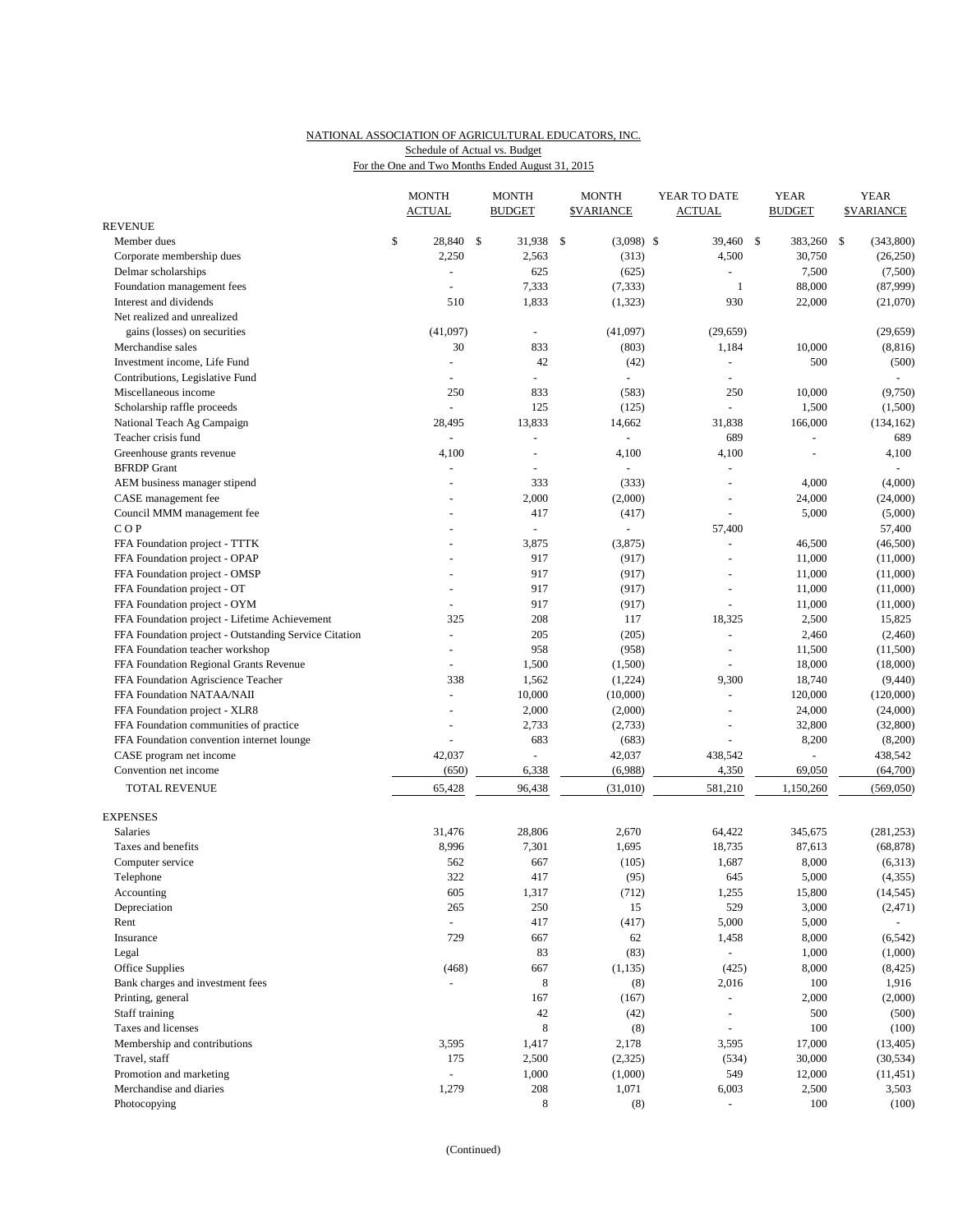### NATIONAL ASSOCIATION OF AGRICULTURAL EDUCATORS, INC. Schedule of Actual vs. Budget

For the One and Two Months Ended August 31, 2015

|                                                       | <b>MONTH</b>    | <b>MONTH</b>  | <b>MONTH</b>      | YEAR TO DATE   | <b>YEAR</b>              | <b>YEAR</b>       |
|-------------------------------------------------------|-----------------|---------------|-------------------|----------------|--------------------------|-------------------|
|                                                       | <b>ACTUAL</b>   | <b>BUDGET</b> | <b>\$VARIANCE</b> | <b>ACTUAL</b>  | <b>BUDGET</b>            | <b>\$VARIANCE</b> |
| Postage, general                                      | 305             | 542           | (237)             | 950            | 6,500                    | (5,550)           |
| Professional liability insurance                      |                 | 3,043         | (3,043)           |                | 36,515                   | (36, 515)         |
| Public relations                                      |                 | 50            | (50)              |                | 600                      | (600)             |
| Scholarships                                          | L.              | 813           | (813)             | 11,250         | 9,750                    | 1,500             |
| Travel, regional secretaries                          | 325             | 1,000         | (675)             | 325            | 12,000                   | (11,675)          |
| Travel, board of directors                            | 1,158           | 3,083         | (1, 925)          | 5,098          | 37,000                   | (31,902)          |
| Nat'l Teach Ag Campaign                               | 12,379          | 11,167        | 1,212             | 19,794         | 134,000                  | (114, 206)        |
| FFA Foundation project - TTTK                         |                 | 3,875         | (3,875)           |                | 46,500                   | (46,500)          |
| FFA Foundation project - OPAP                         |                 | 917           | (917)             | $\sim$         | 11,000                   | (11,000)          |
| FFA Foundation project - OMSP                         | 325             | 917           | (592)             | 325            | 11,000                   | (10,675)          |
| FFA Foundation project - OT                           | 325             | 917           | (592)             | 325            | 11,000                   | (10,675)          |
| FFA Foundation project - OYM                          | 619             | 917           | (298)             | 619            | 11,000                   | (10, 381)         |
| FFA Foundation project - Lifetime achievement         | 18,325          | 208           | 18,117            | 18,325         | 2,500                    | 15,825            |
| FFA Foundation project - Outstanding service citation |                 | 205           | (205)             |                | 2,460                    | (2,460)           |
| FFA Foundation teacher workshop                       |                 | 958           | (958)             | $\overline{a}$ | 11,500                   | (11,500)          |
| FFA Foundation Regional Grants                        |                 |               | $\blacksquare$    |                |                          |                   |
| FFA Foundation Agrisciense Teachers                   |                 |               | ÷,                |                |                          |                   |
| FFA Foundation XLR8                                   |                 | 2,000         | (2,000)           |                | 24,000                   | (24,000)          |
| FFA Foundation convention internet lounge             |                 | 683           | (683)             |                | 8,200                    | (8,200)           |
| DuPont Agriscience                                    | 2,704           | 1,562         | 1,142             | 7,579          | 18,740                   | (11, 161)         |
| Regional grants                                       |                 | 1,500         | (1,500)           |                | 18,000                   | (18,000)          |
| NPS expense                                           |                 | 833           | (833)             |                | 10,000                   | (10,000)          |
| Webinar expense                                       |                 | 100           | (100)             |                | 1,200                    | (1,200)           |
| Teacher crisis fund                                   | 1,000           | L.            | 1,000             | 1,000          |                          | 1,000             |
| Communities of practice expense                       | 22,191          | 1,667         | 20,524            | 22,191         | 20,000                   | 2,191             |
| Substitute teacher hire behinds                       |                 | 42            | (42)              | $\overline{a}$ | 500                      | (500)             |
| Website                                               | 1,050           |               | 1,050             | 2,100          | 10,000                   | (7,900)           |
| NATAA stipends                                        | 2,500           |               | 2,500             | 10,375         | 120,000                  | (109, 625)        |
| <b>BFRDP</b> expense                                  |                 |               | ÷,                |                |                          |                   |
| <b>BFPD</b> contract labor                            |                 |               | L,                |                |                          |                   |
| Credit card expense                                   | 122             |               | 122               | 364            | 2,500                    | (2, 136)          |
| Miscellaneous                                         | 44              | $\sim$        | 44                | 44             | $\overline{\phantom{a}}$ | 44                |
| <b>TOTAL EXPENSES</b>                                 | 110,908         | 82,949        | 27,959            | 205,599        | 1,127,853                | (922, 254)        |
| NET INCOME (LOSS)                                     | \$<br>(45, 480) | \$<br>13,489  | \$<br>(58,969)    | \$<br>375,611  | \$<br>22,407             | 353,204<br>\$     |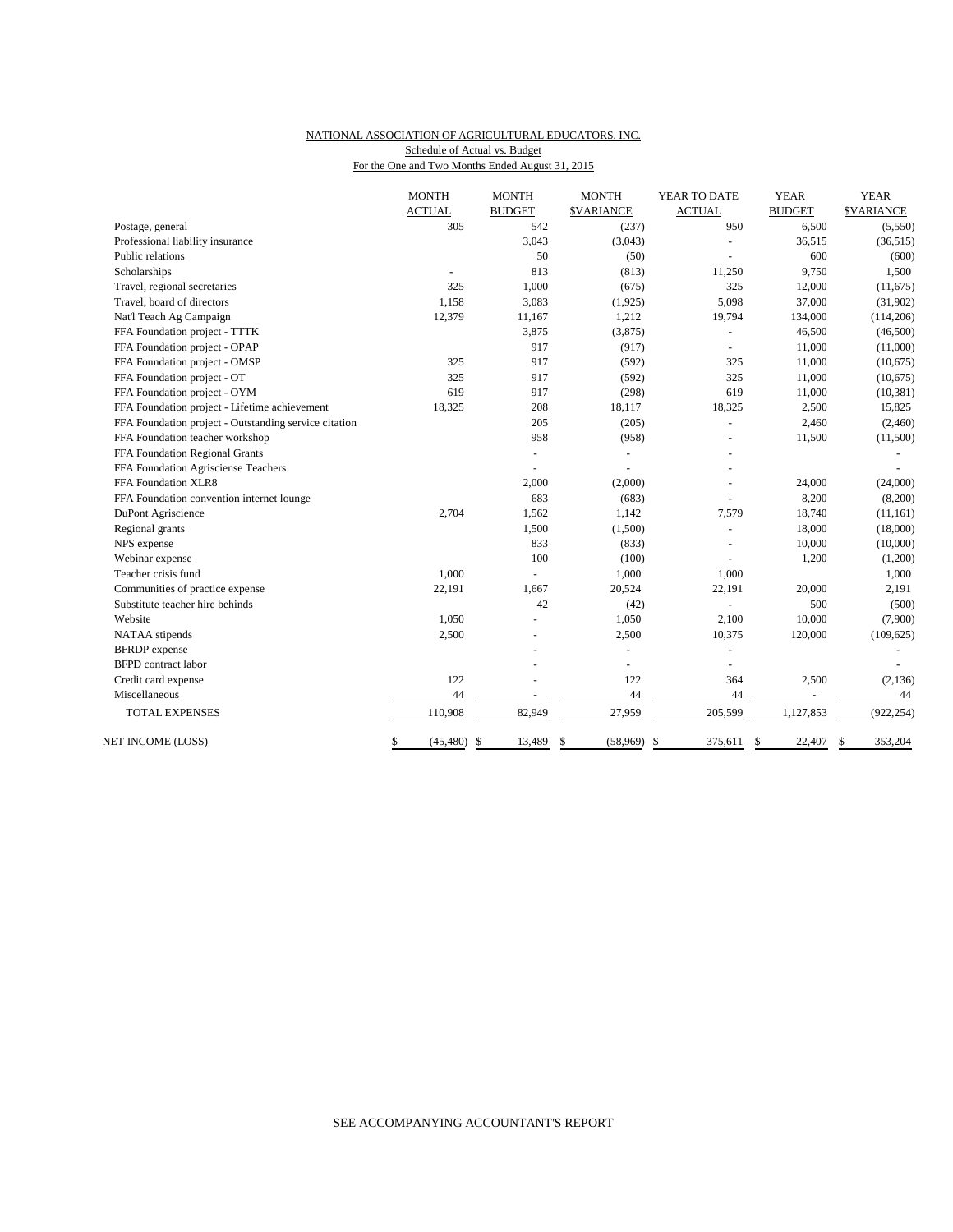#### NATIONAL ASSOCIATION OF AGRICULTURAL EDUCATORS, INC. Schedule of Convention Revenue and Expenses For the One and Two Months Ended August 31, 2015

|                                           | <b>MONTH</b><br><b>ACTUAL</b> | <b>MONTH</b><br><b>BUDGET</b> | <b>MONTH</b><br><b>SVARIANCE</b> | YEAR TO DATE<br><b>ACTUAL</b> | <b>YEAR</b><br><b>BUDGET</b> | <b>YEAR</b><br><b>SVARIANCE</b> |
|-------------------------------------------|-------------------------------|-------------------------------|----------------------------------|-------------------------------|------------------------------|---------------------------------|
| <b>REVENUE</b>                            |                               |                               |                                  |                               |                              |                                 |
| Convention, registration                  | \$                            | \$<br>9,583                   | $\mathbf{s}$<br>$(9,583)$ \$     |                               | \$<br>115,000 \$             | (115,000)                       |
| Convention, trade show                    |                               |                               |                                  |                               |                              |                                 |
| Convention, sponsorships - FFA Foundation |                               | 4,167                         | (4,167)                          |                               | 50,000                       | (50,000)                        |
| Convention, host state social             |                               |                               |                                  |                               |                              |                                 |
| Convention, sponsorships                  |                               | 1,333                         | (1, 333)                         | 5,000                         | 16,000                       | (11,000)                        |
| <b>TOTAL REVENUE</b>                      | $\overline{\phantom{a}}$      | 15,083                        | (15,083)                         | 5,000                         | 181,000                      | (176,000)                       |
| <b>EXPENSES</b>                           |                               |                               |                                  |                               |                              |                                 |
| Convention, plaques and trophies          |                               | 242                           | (242)                            |                               | 2,900                        | (2,900)                         |
| Convention, printing                      |                               |                               |                                  |                               |                              |                                 |
| Convention, awards                        | 650                           |                               | 650                              | 650                           | 7.000                        | (6,350)                         |
| Convention, meal functions                |                               | 833                           | (833)                            |                               | 10,000                       | (10,000)                        |
| Convention, promotion and marketing       |                               | 208                           | (208)                            |                               | 2,500                        | (2,500)                         |
| Convention, postage and shipping          |                               | 333                           | (333)                            |                               | 4,000                        | (4,000)                         |
| Convention, equipment rental              |                               | 1,583                         | (1,583)                          |                               | 19,000                       | (19,000)                        |
| Convention, host state social             |                               | ٠                             |                                  |                               |                              |                                 |
| Convention, committee expense             |                               | 379                           | (379)                            |                               | 4,550                        | (4,550)                         |
| Convention, sponsorships - FFA Foundation |                               | 3,333                         | (3,333)                          |                               | 40,000                       | (40,000)                        |
| Convention, travel/board of directors     |                               | 1,167                         | (1,167)                          |                               | 14,000                       | (14,000)                        |
| Convention, staff travel                  |                               | 667                           | (667)                            |                               | 8,000                        | (8,000)                         |
| <b>TOTAL EXPENSES</b>                     | 650                           | 8,745                         | (8,095)                          | 650                           | 111,950                      | (111,300)                       |
| NET INCOME (LOSS)                         | (650)<br>\$                   | 6,338<br>- S                  | (6,988)<br>S                     | 4,350<br>\$                   | 69,050                       | (64,700)                        |

### SEE ACCOMPANYING ACCOUNTANT'S REPORT